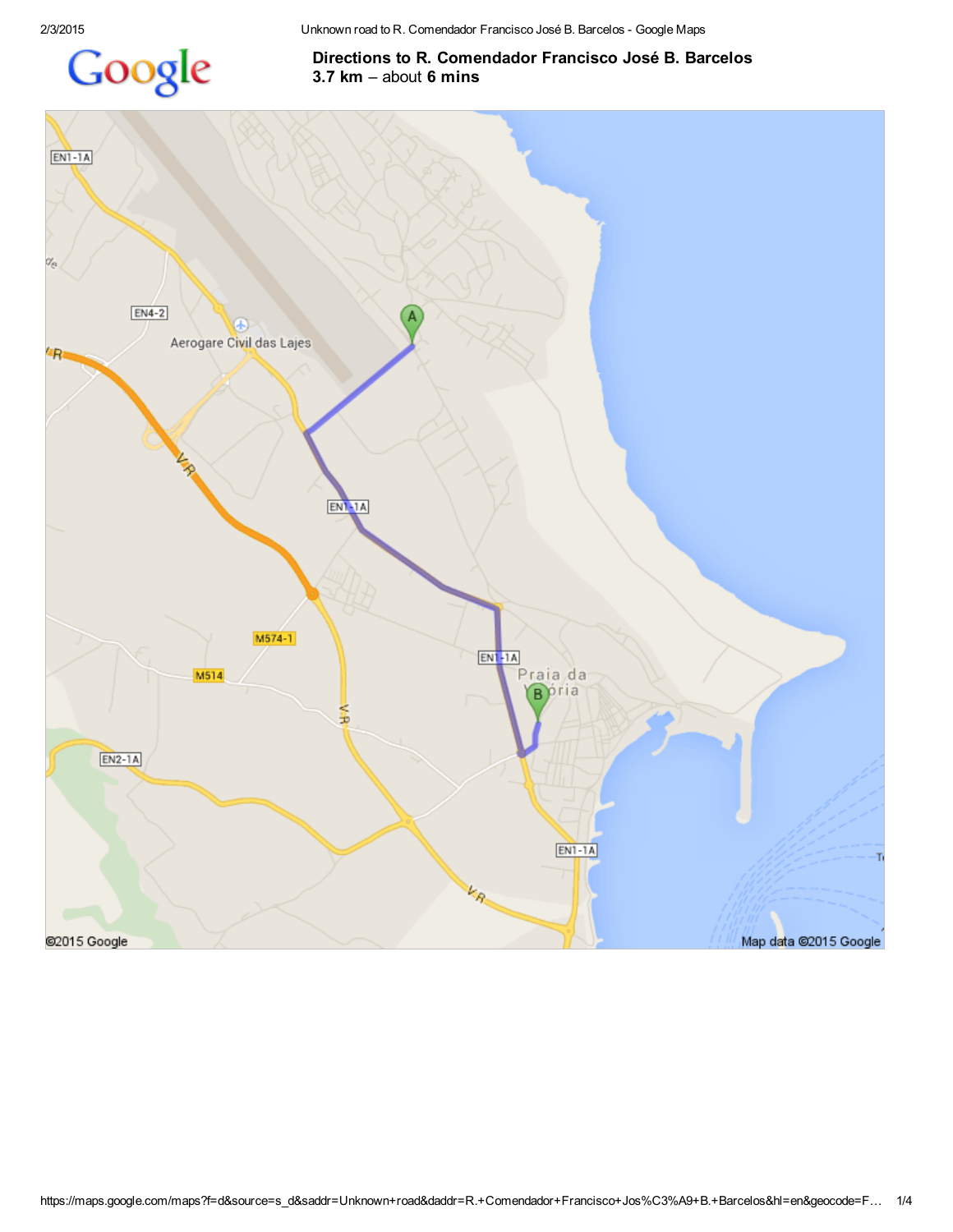

## Unknown road



1. Head southwest



2. Exit the roundabout About 1 min



go 800 m total 850 m

go 13 m<br>total 13 m

3. Slight left toward EN1-1A

Ķ



go 22 m<br>total 850 m



go 1.7 km total 2.5 km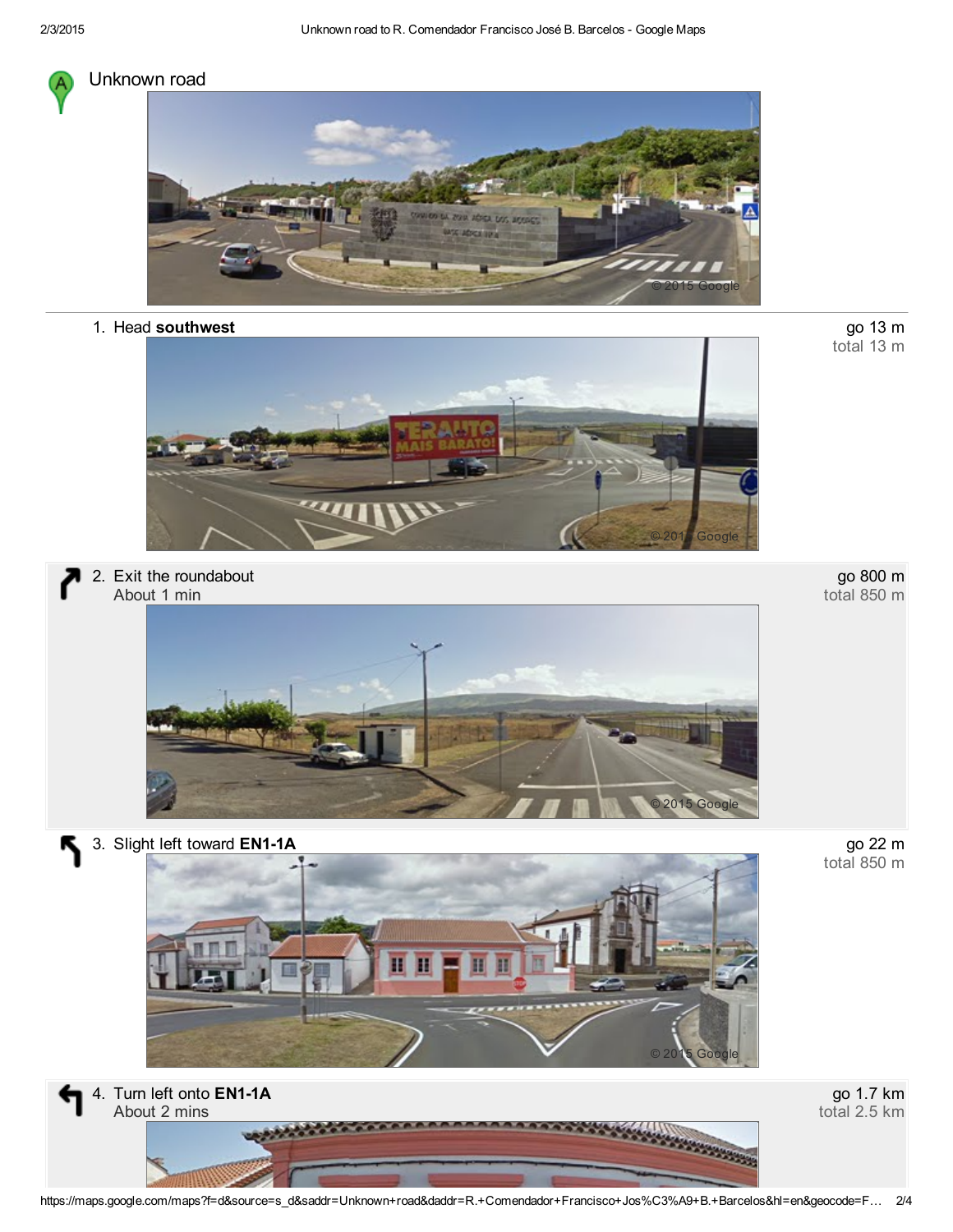2/3/2015 Unknown road to R. Comendador Francisco José B. Barcelos Google Maps



5. At the roundabout, take the 1st exit and stay on EN1-1A About 1 min



go 900 m total 3.4 km

go 150 m total 3.6 km





7. Turn left onto R. Comendador Francisco José B. Barcelos



R. Comendador Francisco José B. Barcelos

в



go 140 m<br>total 3.7 km